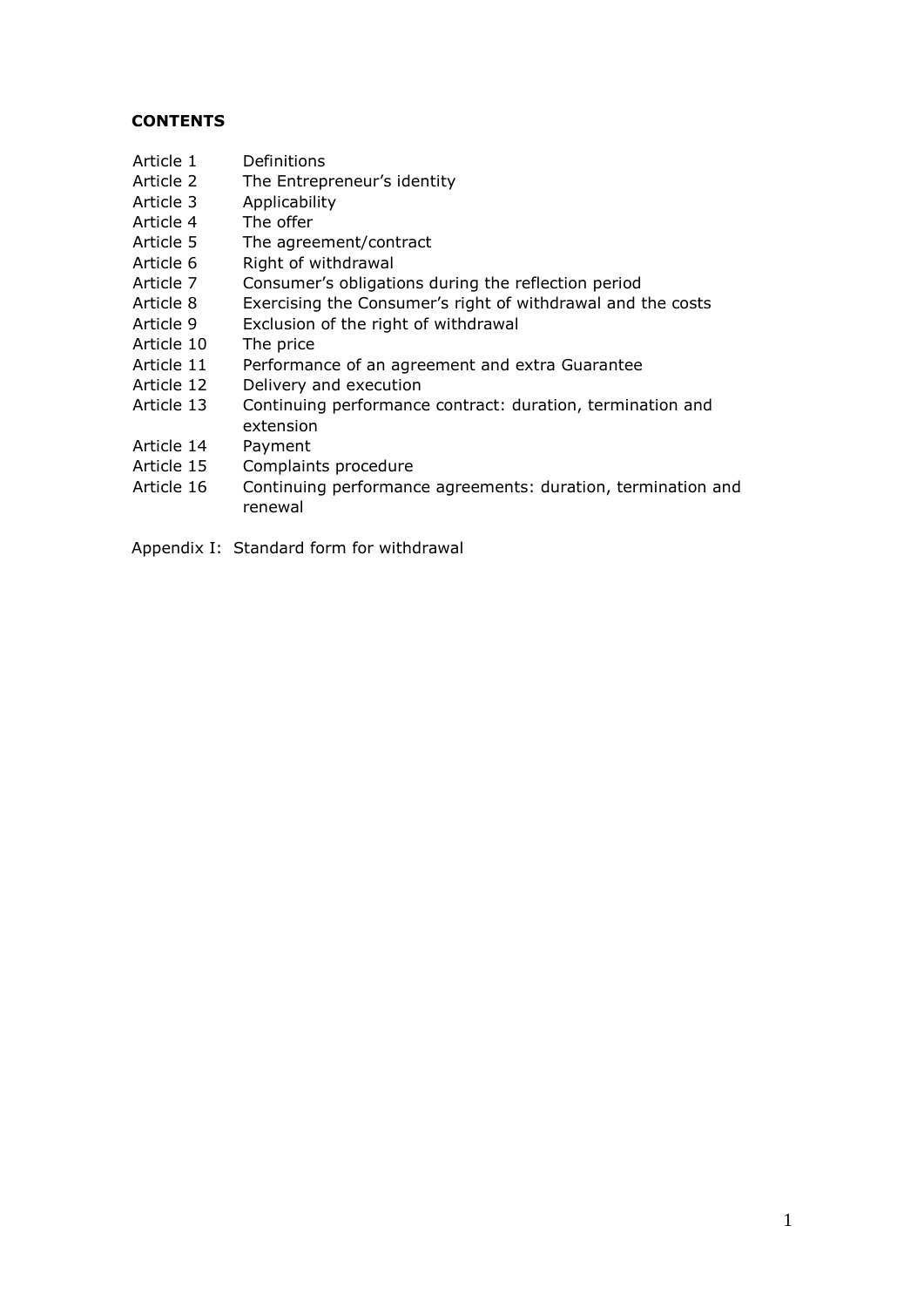# **Article 1 – Definitions**

In these Terms and Conditions, the following terms shall have the following meanings:

- 1. **Additional agreement**: an agreement in which the Consumer acquires products, digital content and/or services with respect to a distance agreement and these goods, digital content and/or services are delivered by the Entrepreneur or a third party on the basis of an arrangement between this third party and the Entrepreneur;
- 2. **Reflection period**: the period during which the Consumer may use his right of withdrawal;
- 3. **Consumer**: the natural person who does not act for purposes related to his/her commercial, trade, craft or professional activities;
- 4. **Day**: calendar day;
- 5. **Digital content**: data produced and delivered in digital form;
- 6. **Continuing performance contract**: a contract serving to deliver goods, services and/or digital content in a given period:
- 7. **Sustainable data carrier**: any means, including email, that allow the Consumer or the Entrepreneur to store information directed to him/her personally in such a manner that makes future consultation and use possible during a period that matches the purpose for which the information is destined and which makes unaltered reproduction of the stored information possible.
- 8. **Right of withdrawal**: the Consumer's option not to proceed with the distance agreement within the cooling-off period;
- 9. **Entrepreneur**: the natural of legal person who is a member of Stichting Webshop Keurmerk and who provides products, (access to) digital content and or services to Consumers at a distance;
- 10. **Distance contract**: a contract concluded by the Entrepreneur and the Consumer within the scope of an organised system for distance selling products, digital content and/or services, whereby exclusive or additional use is made of one or more technologies of distance communication up to the conclusion of the contract;
- 11. **Standard form for withdrawal**: the European standard form for withdrawal included in Appendix 1;
- 12. **Technology for distance communication**: a means to be used for concluding an agreement without the Consumer and the Entrepreneur being together in the same place at the same time.

# **Article 2 – The Entrepreneur's identity**

AMG GANG Email address: info@amggang.com Website: www.amggang.com Chamber of Commerce number (KVK number); 64531309 VAT identification number; 855706417

#### **Article 3 – Applicability**

1. These General Terms and Conditions apply to any offer from the Entrepreneur and to any distance contract concluded by the Entrepreneur and the

Consumer.

- 2. Before concluding a distance contract, the Entrepreneur shall make the text
- of these General Terms and Conditions available free of charge and as soon as possible. If this is reasonably impossible, the Entrepreneur shall indicate in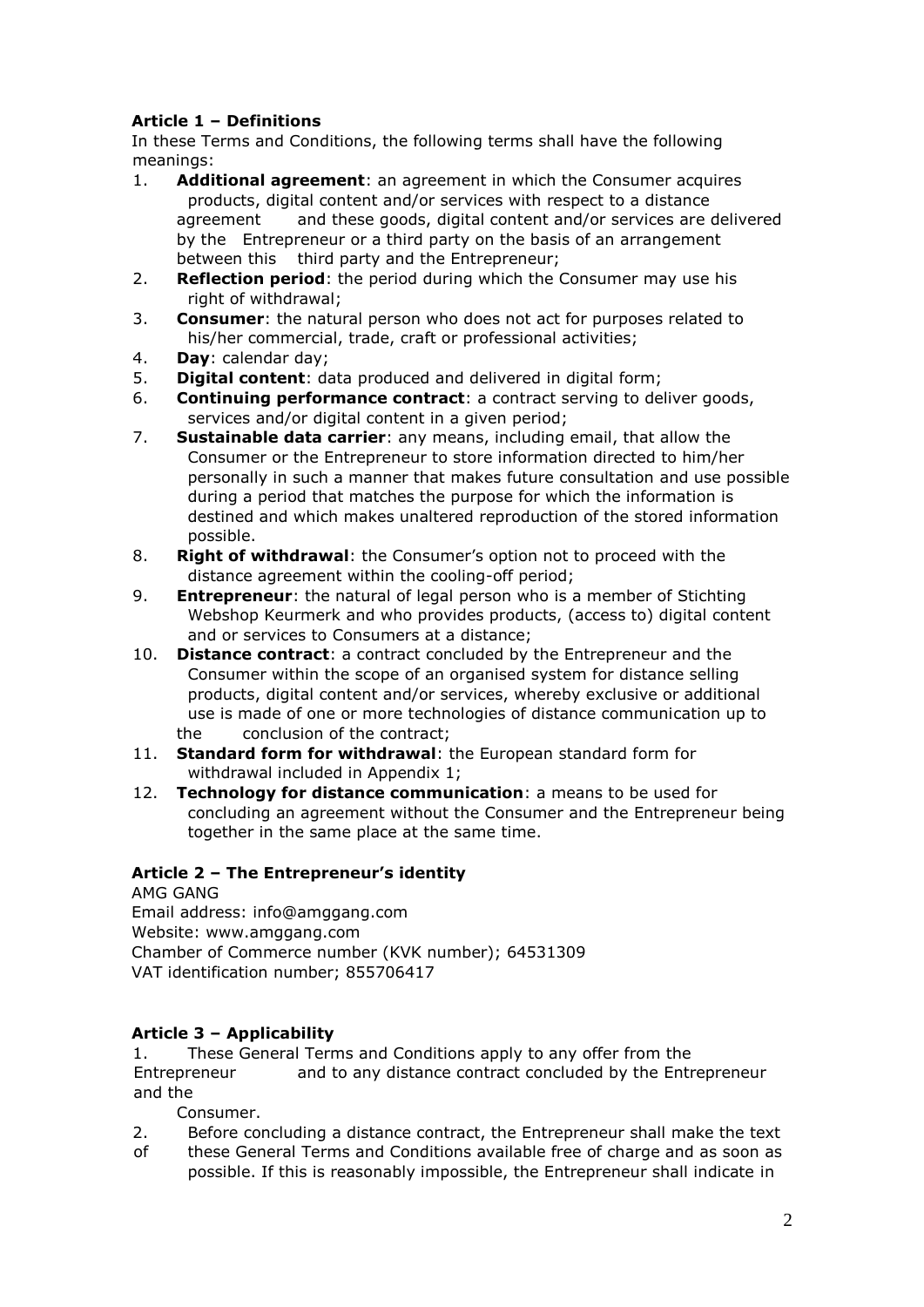what way the General Terms and conditions can be inspected and that they will be sent free of charge if so requested, before the distant contract is concluded.

- 3. If the distance contract is concluded electronically, the text of these General Terms and Conditions, in deviation from the previous section and before the distance contract is concluded, may also be supplied to the Consumer electronically in such a way that the Consumer can easily store it on a long term data carrier. If this is reasonably impossible, it will be specified where the General Terms and Conditions can be viewed electronically and that they will be sent to at the Consumer´s request free of charge, either via electronic means or otherwise, before concluding the distance contract; 4. In the event that specific product or service condition apply in addition to these General Terms and Conditions, the second and third paragraphs shall apply accordingly, and in the event of contradictory terms and conditions,
- the Consumer may always appeal to the applicable provision that is most favourable to him/her.

### **Article 4 – The offer**

- 1. If an offer is of limited duration or if certain conditions apply, it shall be explicitly stated in the offer.
- 2. The offer contains a full and accurate description of the products, digital content and/or services offered. The description is suitably detailed to

enable the Consumer to assess the products, or services and/or digital content adequately. If the Entrepreneur makes use of pictures, they are truthful images of the products and/or services provided. Obvious errors or mistakes in the offer do not bind the Entrepreneur.

3. All offers contain such information that it is clear to the Consumer what rights and obligations are attached to accepting the offer.

#### **Article 5 – The agreement/contract**

1. Subject to the provisions in paragraph 4, the contract becomes valid when the Consumer has accepted the offer and fulfilled the terms and conditions set. 2. If the Consumer accepted the offer via electronic means, the Entrepreneur shall promptly confirm receipt of having accepted the offer via electronic means. As long as the receipt of said acceptance has not been confirmed, the Consumer may repudiate the contract.

3. If the contract is concluded electronically, the Entrepreneur will take appropriate technical and organisational security measures for the electronic data transfer and ensure a safe web environment. If the Consumer can pay electronically, the Entrepreneur shall observe appropriate security measures. 4. The Entrepreneur may, within the limits of the law, gather information about Consumer's ability to fulfil his payment obligations, and all facts and factors relevant to responsibly concluding the distance contract. If, acting on the results of this investigation, the Entrepreneur has sound reasons for not concluding the contract, he is lawfully entitled to refuse an order or request supported by reasons, or to attach special terms to the implementation. 5. Before delivering the product, the Entrepreneur shall send the following information along with the product, the service or the digital content in writing or in such manner that the Consumer can store it in an accessible manner on a long-term data carrier:

- a. the visiting address of the Entrepreneur´s business establishment where the Consumer may get into contact with any complaints;
- b. the conditions on which and the manner in which the Consumer may exercise the right of withdrawal, or, as the case may be, clear information about his being exempted from the right of withdrawal;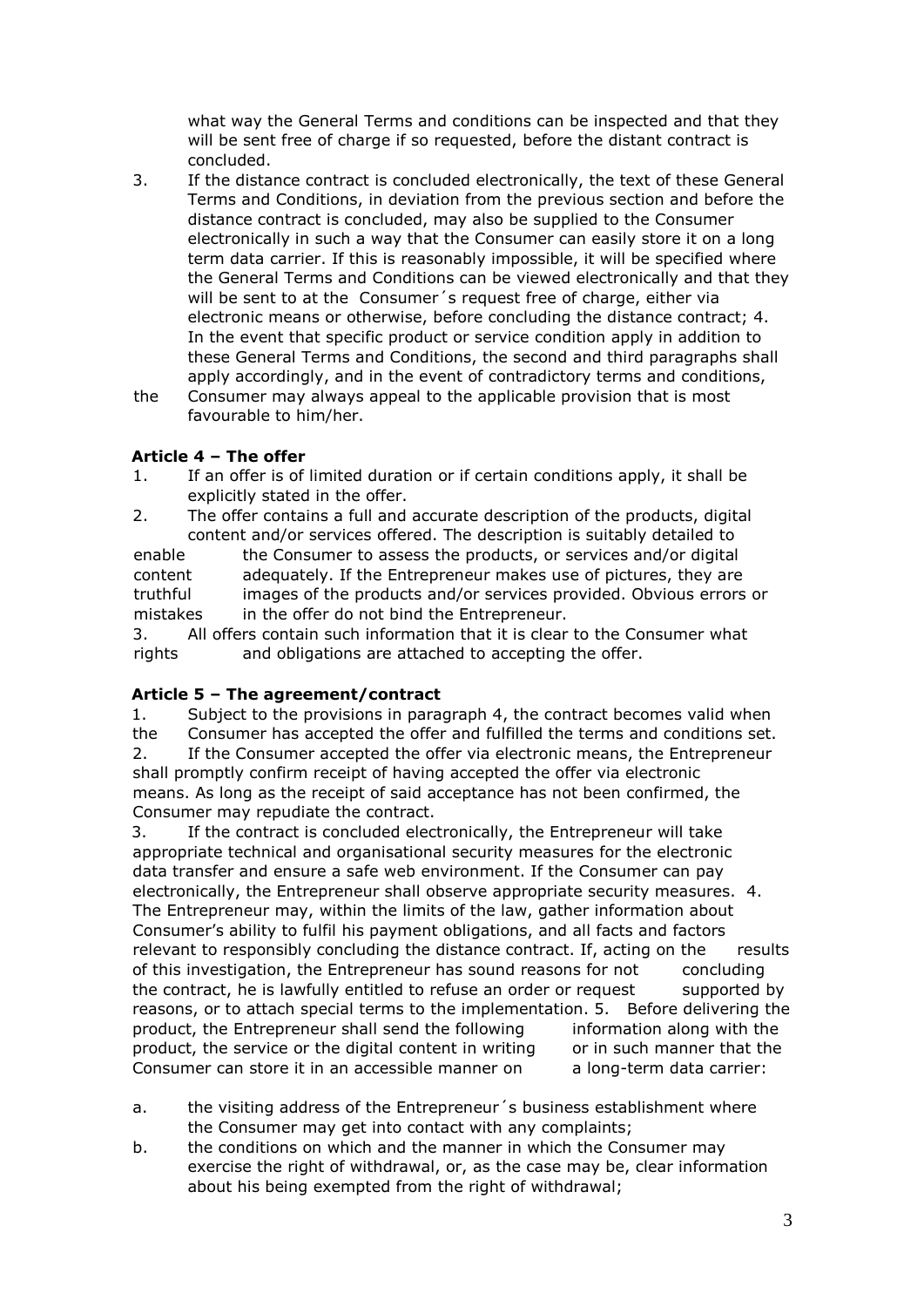- c. the information corresponding to existing after-sales services and guarantees;
- d. The price including all taxes of the product, service or digital content, where applicable the delivery costs and the way of payment, delivery or implementation of the distance contract;
- e. the requirements for cancelling the contract if the contract has a duration of more than one year or for an indefinite period of time.
- f. the standard form for withdrawal if the Consumer has the right of withdrawal.

6. In case of a continuing performance contract, the stipulation in the previous paragraph only applies to the first delivery.

### **Article 6 – Right of withdrawal** *In*

*case of products:* 

1. The Consumer can repudiate a purchase contract for a product without giving reasons for a period of reflection of at least 14 days. The Entrepreneur may ask the Consumer about the reason for the withdrawal but cannot force him to state his reason(s).

|                | During the cooling<br>the<br><u>product</u><br>unpack or | a use the product only              | and the the the state of the state of the state of the state of the state of the state of the state of the sta |      | off period the |                 | <u>consumer t</u><br>package carefully.<br>to to |          | <u>shall treat</u><br>- Hel<br>that extent to | <u>shall sha</u> |
|----------------|----------------------------------------------------------|-------------------------------------|----------------------------------------------------------------------------------------------------------------|------|----------------|-----------------|--------------------------------------------------|----------|-----------------------------------------------|------------------|
|                | far<br>as a                                              |                                     | <mark>as it is</mark>                                                                                          |      | necessary      |                 | to to                                            |          | judge if he                                   |                  |
|                | wishes to                                                | <b>Example 18 Seep the product.</b> |                                                                                                                |      |                | $If -$          | he h                                             | does     | <mark>w</mark> ant to                         |                  |
|                | <u>execute exa</u>                                       |                                     | the right of withdrawal, he                                                                                    |      |                |                 |                                                  |          | shall return the                              |                  |
|                | product                                                  |                                     | with all accessories and -if reasonably                                                                        |      |                |                 |                                                  |          |                                               |                  |
|                | possible- in the original conditioning and packaging     |                                     |                                                                                                                |      |                |                 |                                                  |          |                                               |                  |
|                | to the entrepreneur, in accordance                       |                                     |                                                                                                                |      |                |                 |                                                  | with the |                                               |                  |
|                | <u>provided</u>                                          |                                     | reasonable and clear instructions of the                                                                       |      |                |                 |                                                  |          |                                               |                  |
|                | entrepreneur.                                            |                                     |                                                                                                                |      |                |                 |                                                  |          |                                               |                  |
| T <sub>f</sub> | the consumer                                             |                                     | exercises the right-of withdrawal                                                                              |      |                |                 |                                                  |          |                                               | and              |
|                |                                                          |                                     | comply the arrangements for the                                                                                |      |                | return process, |                                                  |          | then                                          | the              |
|                | product                                                  | can                                 | be                                                                                                             |      | returned.      | The             | consumer                                         |          | has                                           | no               |
|                | right to                                                 |                                     | the<br>recover                                                                                                 |      | amount paid.   |                 | The                                              |          | consumer                                      |                  |
|                | receives                                                 | a                                   | voucher                                                                                                        |      | to             | the             | value of                                         |          | the                                           |                  |
|                | product                                                  | (s)                                 | that                                                                                                           | will | be             | returned.       |                                                  |          |                                               |                  |

2. The reflection period referred to in sub-clause 1 starts on the day the product is received by the Consumer or by a third party appointed by him in advance and who is not the carrier, or

a. if the Consumer ordered several products in the same order: the day on which the Consumer or a third party appointed by him received the last product. The Entrepreneur may refuse an order of several products with different delivery dates provided that he clearly informs the

Consumer prior to the order process.

- b. in case the delivery of a product consists of several batches or parts: the day on which the Consumer or a third party appointed by him received the last batch or the last part.
- c. in case of an agreement about regular delivery of products during a given period: the day on which the Consumer or a third party appointed by him received the first product.

*In case of services and digital content that is not delivered on a physical carrier:*  3. The Consumer can terminate an agreement for services or an agreement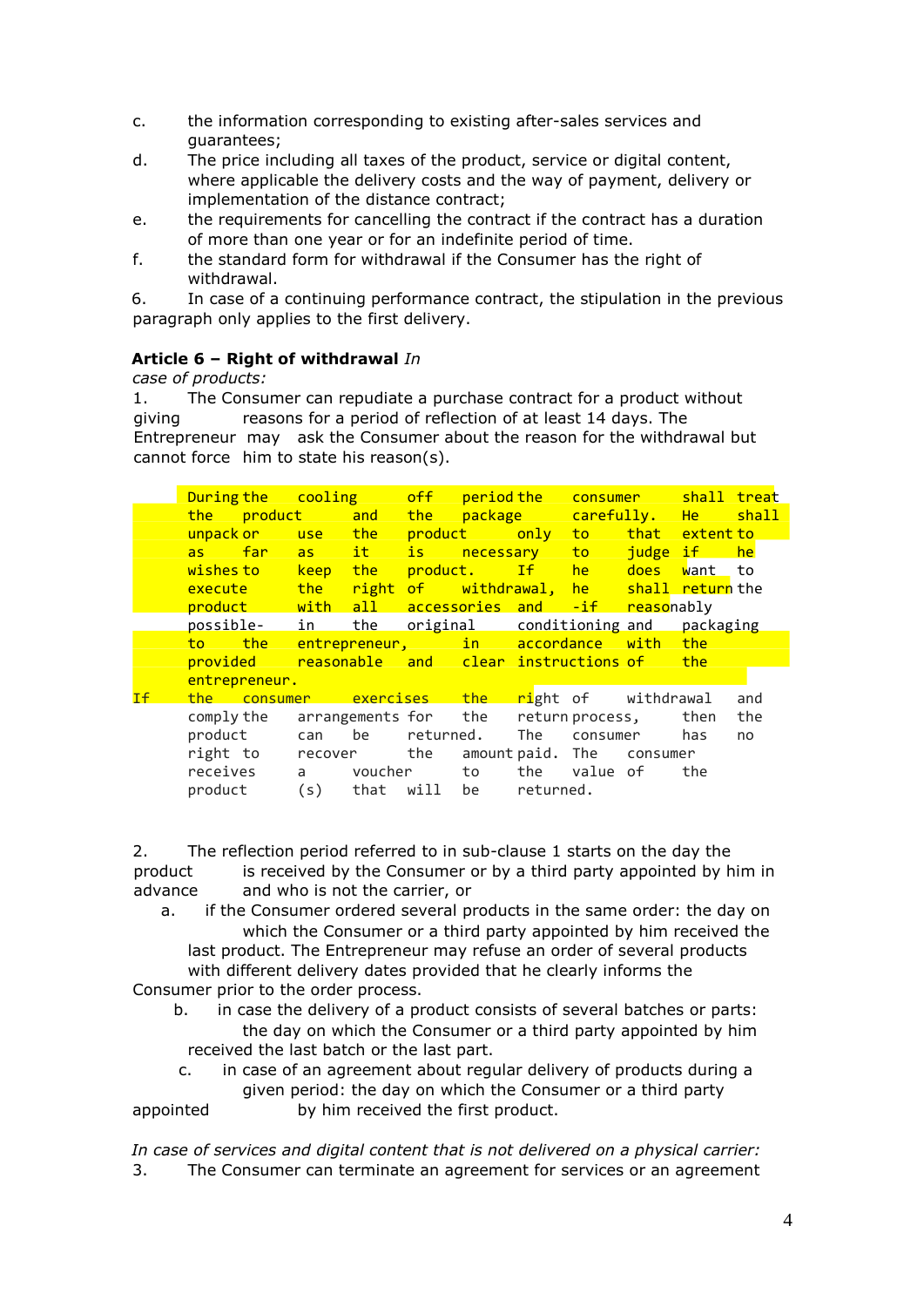for delivery of digital content that is not delivered on a physical carrier without giving reasons during at least 14 days. The Entrepreneur may ask the Consumer about the reason for the withdrawal but cannot force him to state his reason(s).

4. The reflection period referred to in Article 3 starts on the day following the conclusion of the agreement.

*Extended reflection period for products, services and digital content that has not been delivered on a physical carrier in case no information is given about the right of withdrawal:* 

- 5. If the Entrepreneur has not provided the Consumer with the legally required information about the right of withdrawal or has not provided the standard form for withdrawal, the reflection period expires twelve months after the end of the original reflection period in accordance with the reflection period determined in the previous sub-clauses of this Article.
- 6. If the Entrepreneur provided the Consumer with the information referred to in the previous article within twelve months after the starting day of the original period of reflection, the period of reflection expires 14 day after the day on which the Consumer received the information.

### **Article 7 – Consumer's obligations during the time of reflection**

1. During this period, the Consumer shall handle the product and the packaging with care. The Consumer shall only unpack or use the product to the extent necessary for establishing the nature, the characteristics and the effect of the product. The guiding principle is that the Consumer may only handle and inspect the product in the manner in which one is allowed to handle a product in a shop.

- 2. The Consumer is only liable for the decrease in value of the product that is caused by the way of handling the product which went further than allowed in sub-section 1.
- 3. The Consumer is not liable for the decrease in value of the product if the Entrepreneur has not provided him with all legal information about the right
- of withdrawal before concluding the Agreement.

#### **Article 8 – Exercising the Consumer's right of withdrawal and the costs**

- 1. If the Consumer exercises his right of withdrawal he shall notify the Entrepreneur unambiguously with the standard form for withdrawal within
- the period of reflection.
- 2. The Consumer shall return the product or deliver it to (the authorized representative of) the Entrepreneur as soon as possible but within 14 days counting from the day following the notification referred to in sub-clause 1. This need not be done if the entrepreneur offered to collect the product himself. The Consumer observed the period of returning the product in any event if the product is returned before the expiration of the period of reflection.
- 3. The Consumer shall return the product with all delivered accessories and if reasonably possible in the original state and packing and in conformity with reasonable and clear instructions given by the Entrepreneur.
- 4. The risk and the burden of proof for the correct and timely exercise of the right of withdrawal fall on the Consumer.
- 5. The Consumer shall bear the direct costs of returning the product. If the Entrepreneur has not reported that the Consumer has to bear these costs or
- if the Entrepreneur pointed out that he will bear the costs himself, the Consumer need not pay the cost of returning the product.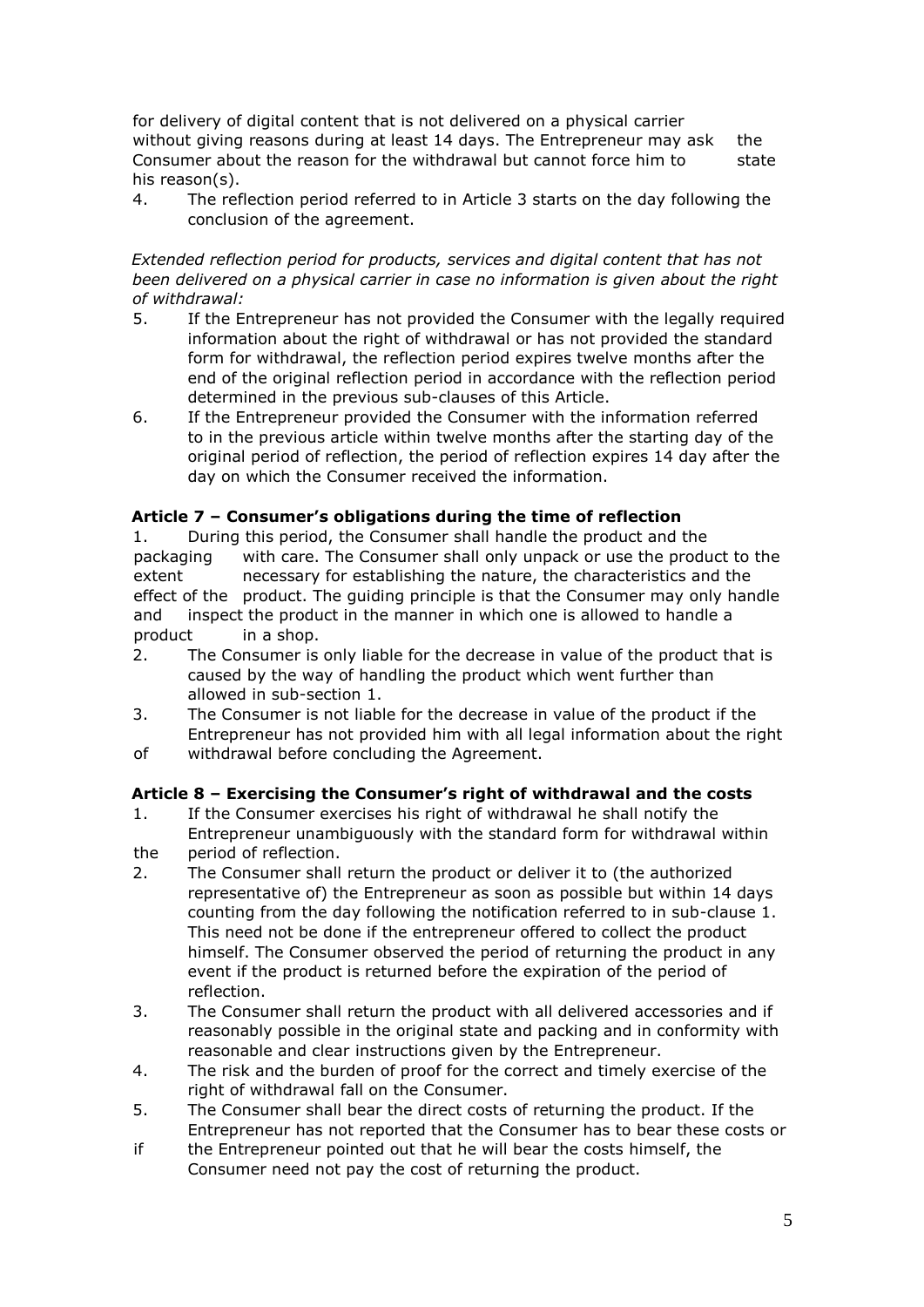6. If the Consumer withdraws after having first explicitly requested that the performance of a service or the supply of gas, water or electricity having not been made ready for sale not be started in a limited volume or given

quantity during the period of reflection, the Consumer shall pay the Entrepreneur an amount that is equal to the part of the obligation already performed at the time of withdrawal as compared with the full compliance of the obligation.

- 7. The Consumer does not bear the costs for performing services for the supply of water, gas or electricity that had not been made ready for sale in a
- limited volume or quantity, or for the supply of district heating if
- a. the Entrepreneur has not provided the Consumer with the statutorily required information about the right of withdrawal, the compensation of costs in case of withdrawal or the standard form for withdrawal, or
	- b. if the Consumer has not explicitly requested that the performance of the service or the supply of gas, water and electricity or district

heating be started during the period of reflection.

- 8. The Consumer does not bear any cost for the full or partial delivery of digital content not stored on a physical carrier if
	- a. prior to the delivery, he has not explicitly consented to start performance of the agreement before the end of the period of reflection;
	- b. he did not acknowledge to lose his right of withdrawal when giving consent; or
		- c. the Entrepreneur failed to confirm the Consumer's statement.
- 9. If the Consumer exercises his right of withdrawal, all additional agreements end by operation of law.

# **Article 9 - Exclusion of the right of withdrawal**

The Entrepreneur can exclude the following products and services from the right of withdrawal but only if the Entrepreneur notified this clearly when making the offer or at any rate in good time before concluding the agreement:

- 1. Products or services with a price that is subject to fluctuations in the financial market on which the Entrepreneur has no influence and which may occur within the period of withdrawal;
- 2. Agreements that are concluded during a public auction. A public auction is defined as a selling method whereby the Entrepreneur offers products, digital content and/or services to the Consumer who is personally present or has the possibility to be personally present at the auction under the direction of an auctioneer and whereby the successful bidder is obliged to purchase the products, the digital content and/or the services.
- 3. Services agreements, after full performance of the service, but only if
	- a. the performance started with the Consumer's explicit prior consent; and
	- b. the Consumer stated that he will lose his right of withdrawal as soon as the Entrepreneur has fully performed the agreement.
- 4. Services agreements for making accommodation available when a certain period of implementation is provided and other than for residential purposes, goods transports, car rental services and catering;
- 5. Agreements related to leisure activities when a certain date or period of performance is arranged in the agreement;
- 6. Products manufactured in accordance with the Consumer's specifications which are not prefabricated and which are produced on the basis of a Consumer's individual choice or decision or which are intended for a specific person;
- 7. Perishable products or products with a limited durability.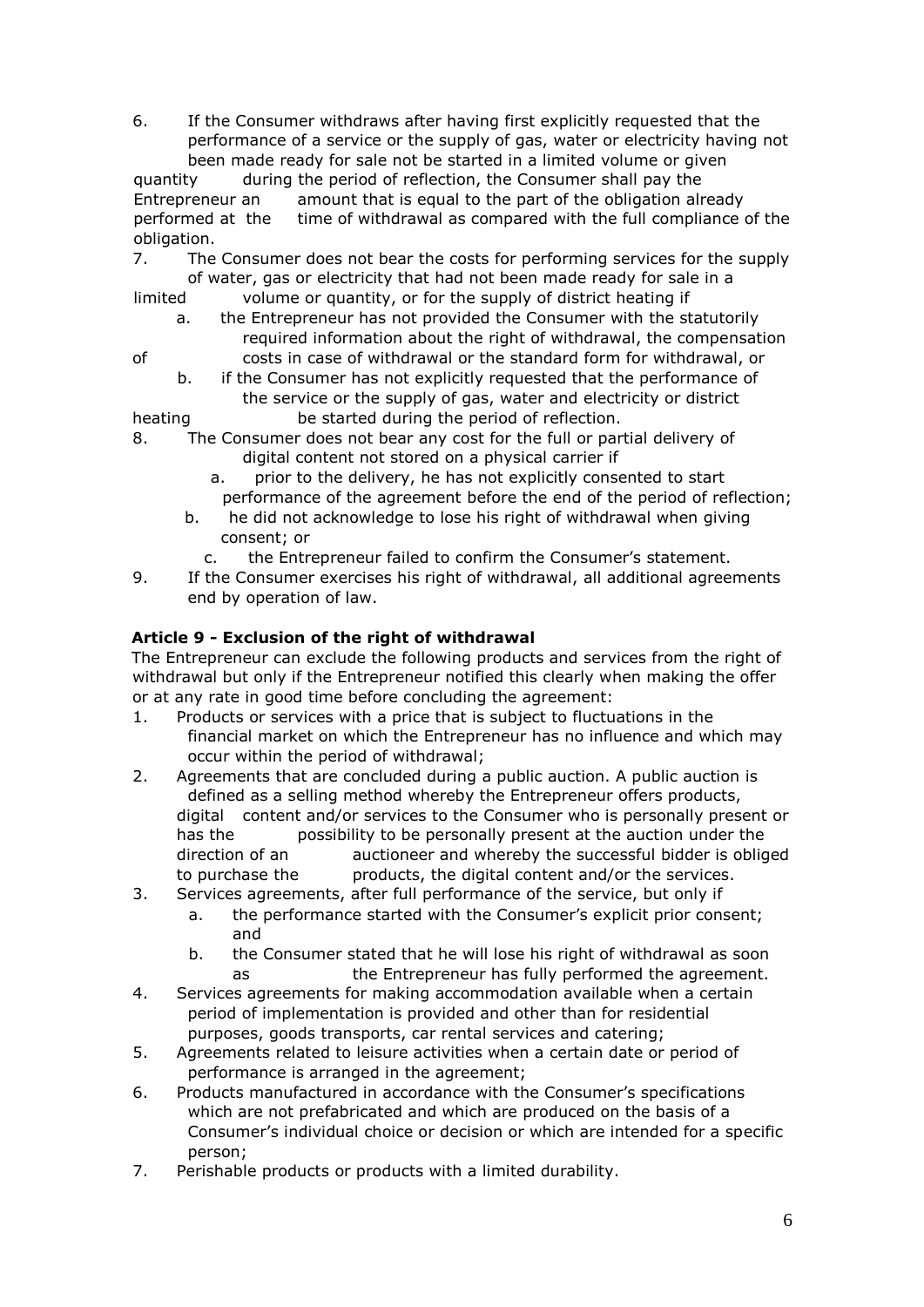- 8. Sealed products which are for health or hygiene reasons not suitable for being returned and of which the seal was broken;
- 9. Products which for their nature are irreversibly mixed with other products; 10. Alcoholic drinks of which the price has been agreed upon at the conclusion of the agreement but of which the delivery can take place only after 30 days, and whose real value depends on fluctuations in the market which the Entrepreneur cannot affect.
- 11. Sealed audio and video recordings and computer programs of which the seals were broken after delivery;
- 12. Newspapers, periodicals or magazines, with the exception of subscriptions to them;
- 13. The delivery of digital content other than on a physical carrier, but only if:
- a. the performance was started with the Consumer's explicit prior consent;
- b. the Consumer stated that he will lose his right of withdrawal by doing so.

# **Article 10 - The price**

- 1. The prices of the products and/or services provided shall not be raised during the validity period given in the offer, subject to changes in price due to changes in VAT rates.
- 2. Contrary to the previous paragraph, the Entrepreneur may offer products or services whose prices are subject to fluctuations in the financial market that are beyond the Entrepreneur's control, at variable prices. The offer will state the possibility of being subject to fluctuations and the fact that any indicated prices are target prices.
- 3. Price increases within 3 months after concluding the contract are permitted only if they are the result of new legislation.
- 4. Price increases from 3 months after concluding the contract are permitted only if the Entrepreneur has stipulated it and
	- a. they are the result of legal regulations or stipulations, or
	- b. the Consumer has the authority to cancel the contract before the day on which the price increase starts.

5. All prices indicated in the provision of products or services are including VAT.

# **Article 11 – Performance of an agreement and extra Guarantee**

- 1. The Entrepreneur guarantees that the products and/or services comply with the contract, with the specifications listed in the offer, with reasonable requirements of usability and/or reliability and with the existing statutory provisions and/or government regulations on the day the contract was concluded. If agreed, the Entrepreneur also guarantees that the product is suitable for other than normal use.
- 2. An extra guarantee offered by the Entrepreneur, his Supplier, Manufacturer
- or Importer shall never affect the rights and claims the Consumer may exercise against the Entrepreneur about a failure in the fulfilment of the

Entrepreneur's obligations if the Entrepreneur has failed in the fulfilment of his part of the agreement.

- 3. 'Extra guarantee' is taken to mean each obligation by the Entrepreneur, his Supplier, Importer or Manufacturer in whom he assigns certain rights or claims to the Consumer that go further than he is legally required in case
- he fails in the compliance with his part of the agreement.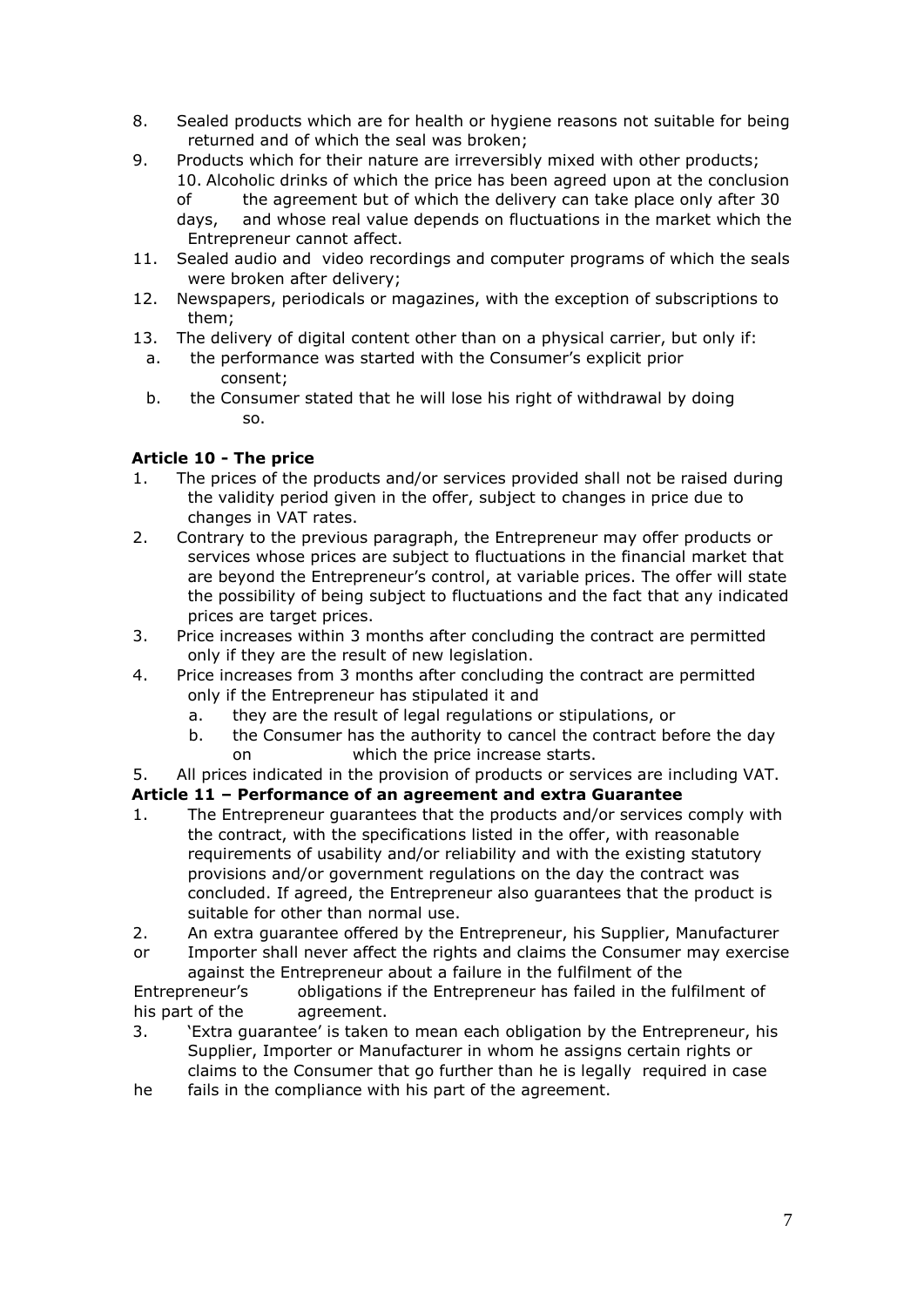### **Article 12 – Delivery and execution**

- 1. The Entrepreneur shall exercise the best possible care when booking orders and executing product orders and when assessing requests for the provision of services.
- 2. The place of delivery is at the address given by the Consumer to the Entrepreneur.
- 3. With due observance of the stipulations in Article 4 of these General Terms and Conditions, the Entrepreneur shall execute accepted orders with convenient speed but at least within 30 days, unless another delivery period was agreed on. If the delivery has been delayed, or if an order cannot be filled or can be filled only partially, the Consumer shall be informed about
- this within one month after ordering. In such cases, the Consumer is entitled to repudiate the contract free of charge and with the right to possible compensation.
- 4. After repudiation in conformity with the preceding paragraph, the Entrepreneur shall return the payment made by the Consumer promptly but at least within 30 days after repudiation.
- 5. The risk of loss and/or damage to products will be borne by the

Entrepreneur until the time of delivery to the Consumer or a representative appointed in advance and made known to the Consumer, unless explicitly agreed otherwise.

#### **Article 13 – Continuing performance agreements: duration, termination and renewal**

*Termination*

- 1. The Consumer may at all times terminate a contract that was concluded for an indefinite time and which extends to the regular delivery of products (including electricity) or services, with due observance of the termination rules and subject to not more than one month's notice.
- 2. The Consumer may at all times terminate a contract that was concluded for
- a specific time and which extends to the regular delivery of products (including electricity) or services at the end of the specific period, with due observance of the termination rules and a subject to not more than one month's notice.
- 3. The Consumer can cancel the agreements mentioned in the preceding paragraphs:
	- at any time and not be limited to termination at a particular time or in a
		- given period;
	- at least in the same way as they were concluded by him; at all times with the same notice as the Entrepreneur stipulated for himself.

#### *Extension*

- 4. An agreement concluded for a definite period which extends to the regular delivery of products (including electricity) or services may not be automatically extended or renewed for a fixed period.
- 5. Notwithstanding the preceding paragraph, a contract for a definite period which extends to the regular delivery of dailies, newspapers, weekly newspapers and magazines, may tacitly be renewed for specific period of three months at the most if the Consumer can terminate this extended agreement towards the end of the extension with a notice of one month at the most.
- 6. An agreement concluded for a definite period and which extends to the regular delivery of products or services may only be extended tacitly for an indefinite period if the Consumer can cancel it at any time with a notice of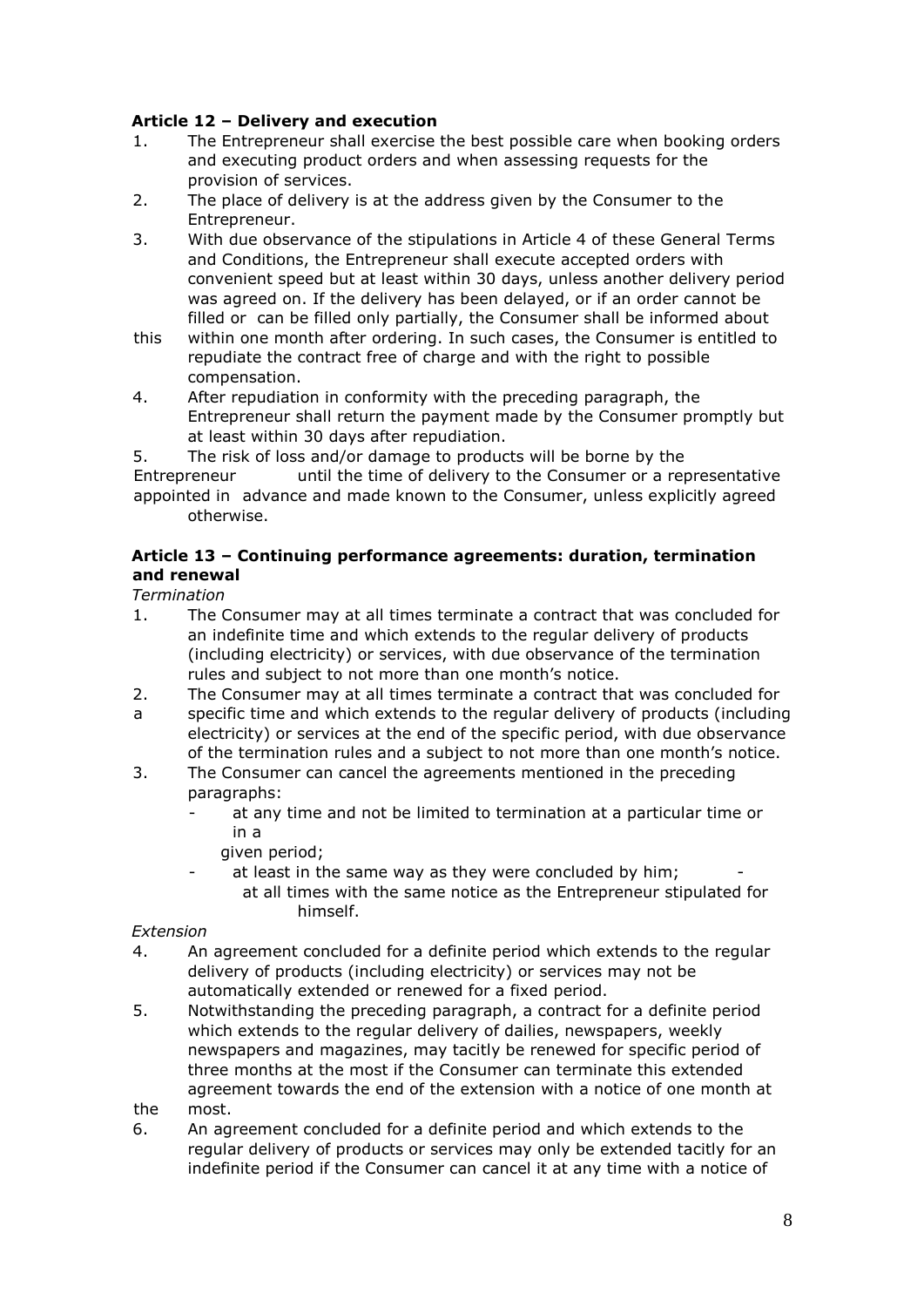- one month. The notice is three months at the most in vase the contract is about a delivery of dailies, newspapers and weeklies and magazines occurring regularly but less than once a month.
- 7. An agreement with limited duration of regular delivery of trial dailies, newspapers, weeklies and magazines (trial or introductory subscription) is

not renewed tacitly and ends automatically after the trial or introductory period. *Duration*

8. If the duration of a contract is more than one year, the Consumer may terminate the contract at any time after one year with a notice of not more than one month, unless reasonableness and fairness resist the termination before the end of the agreed term.

# **Article 14 – Payment**

- 1. Unless otherwise stipulated in the agreement or in the additional conditions, the amounts to be paid by the Consumer must be settled within 14 days
- after the period of reflection, or if there is no period of reflection within 14 days after concluding the agreement. In case of an agreement to provide a

service, this period starts on the day that the Consumer received the confirmation of the agreement.

- 2. When selling products to Consumers, it is not permitted to negotiate an advance payment of more than 50% in the General Terms and Conditions. If an advance payment was agreed, the Consumer may not assert any right regarding the execution of the order in question or the service(s) in question before making the agreed advance payment.
- 3. The Consumer has the duty to inform the Entrepreneur promptly of possible inaccuracies in the payment details that were given or specified.
- 4. In case the Consumer has not complied with his payment obligation(s) in time, and the Entrepreneur has pointed out to him that the payment was
- late and allowed the Consumer a period of 14 days to comply with the payment obligations, the Consumer is to pay the statutory interest on the amount payable and the Entrepreneur is entitled to charge the Consumer with any extrajudicial collection costs. These extrajudicial collection costs amount to

no more than 15% for outstanding amounts up to € 2,500, 10% for the following  $\epsilon$  2,500 and 5% for the following  $\epsilon$  5000, with a minimum of  $\epsilon$  40. The Entrepreneur may deviate from the aforementioned amounts and percentages in favour of the Consumer.

# **Article 15 – Complaints procedure**

- 1. The Entrepreneur shall have a sufficiently notified complaints procedure in place, and shall handle the complaint in accordance with this complaint procedure.
- 2. Complaints about the performance of the contract shall be submitted fully and clearly described to the Entrepreneur within a reasonable time after the Consumer discovered the defects

3. The complaints submitted to the Entrepreneur shall be replied within a period of 14 days after the date of receipt. Should a complaint require a foreseeable longer time for handling, the Entrepreneur shall respond within 14 days with a notice of receipt and an indication when the Consumer can expect a more detailed reply.

5. If the complaint cannot be solved in joint consultation within a reasonable time or within 3 months after submitting the complaint, there will be a dispute that is open to the dispute settlement rules.